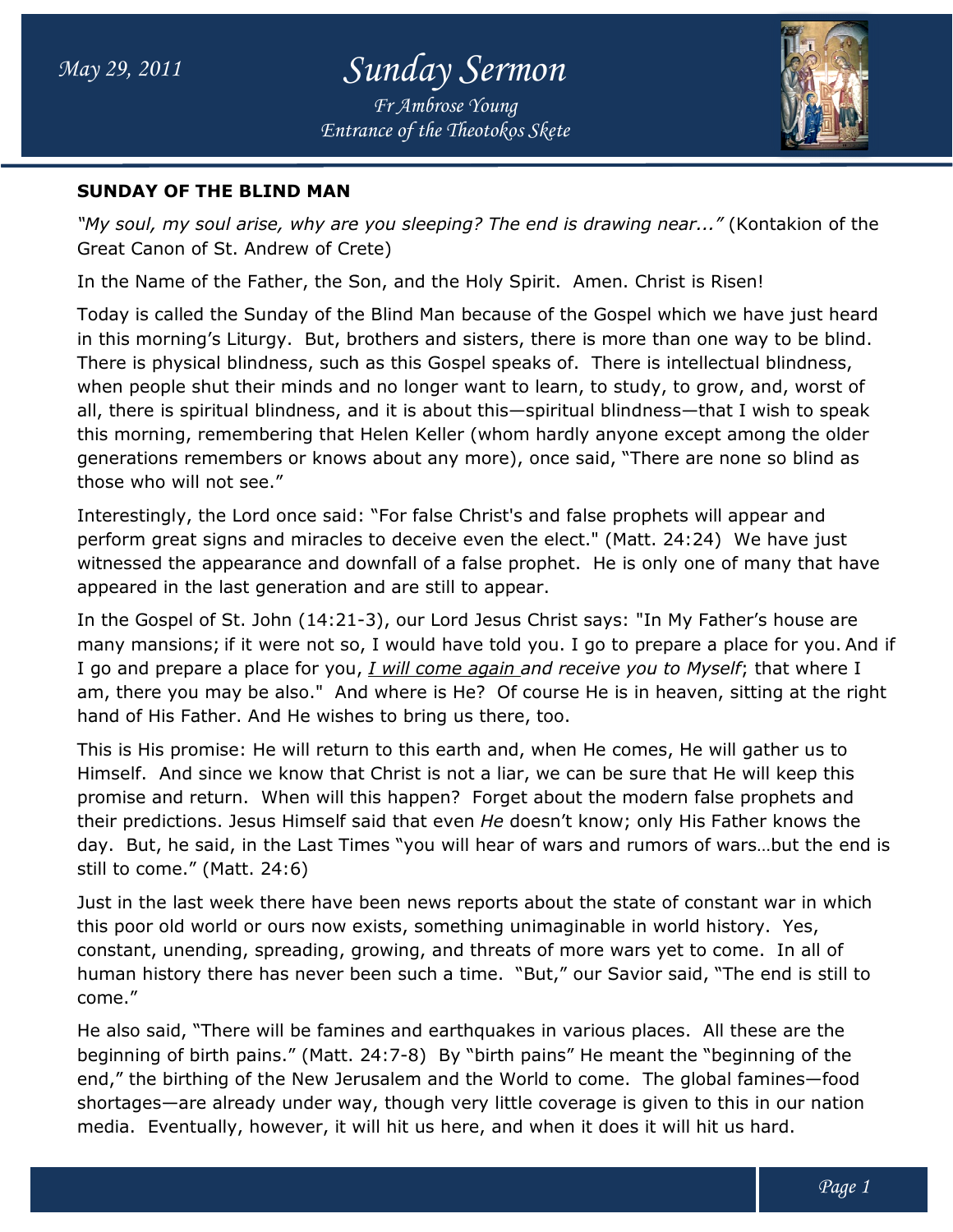## *May 29, 2011 Sunday Sermon*

*Entrance of the Theotokos Skete Fr Ambrose Young*



We are living through a time of unparalleled natural disasters—earthquakes somewhere in the world almost every day and seemingly getting worse. Volcanoes—both old and new erupting. To this we add the catastrophic tsunamis caused by earthquakes. Then there are the tornadoes, and the hurricanes, and the floods. We see sights on our televisions that are enough to bring tears. It is as though Mother Nature herself is sick of us and is rebelling against us. tornadoes, and the hurricanes, and the floods. We see sights on our televisions that are<br>enough to bring tears. It is as though Mother Nature herself is sick of us and is rebelling<br>against us.<br>But the Lord says that this i

and worse—is to come. That's clear. For one thing, there is some kind of creature or being—a human monster, actually—that will arrive on the scene. In his first Epistle, St. John put it this way: "Little children, it is the last hour; and as you have heard that the antichrist is coming, even now many antichrists have come, by which we know that it is the last hour." (I John 2:18) Who are these "little antichrists"? According to the Fathers and saints of the Church all those who aspire to world rule are types of antichrist. In the time of St. John that would have been the Roman Emperors. More recently it would be figures like Napoleon, Hitler, and been the Roman Emperors. More recently it would be figures like Napoleon, Hitler, and<br>others. Today we have a huge movement toward one-world government, which is another foreshadowing of antichrist. children, it is the last hour; and as you have heard that the antichrist is coming,<br>any antichrists have come, by which we know that it is the last hour." (I John<br>are these "little antichrists"? According to the Fathers an In his first Epistle, St. John put it this<br>e heard that the antichrist is coming,<br>ow that it is the last hour." (I John<br>the Fathers and saints of the Church all<br>In the time of St. John that would have<br>figures like Napoleon

Well, what else did Christ say about this subject? The Gospel of St. Luke records this prophecy: "There will be signs in the sun, moon, and stars. On the earth, nations will be in anguish and perplexity at the roaring and tossing of the sea. Men will faint from terror, apprehensive of what is coming on the world, for the heavenly bodies will be shaken." prophecy: "There will be signs in the sun, moon, and stars. On the earth, nations will be in<br>anguish and perplexity at the roaring and tossing of the sea. Men will faint from terror,<br>apprehensive of what is coming on the w

I have difficulty believing that there is anyone today who isn't aware of all the strange, new, and amazing things unfolding in the heavens. Even the media in this country is careful to document and cover this. There are things happening today in the skies above and around us that men have never witnessed before and which are too numerous to list here. attention and it continues to unfold. t and cover this. There are things happening today in the skies above and around us<br>have never witnessed before and which are too numerous to list here. Just pay<br>and it continues to unfold.<br>nuous, constant, and frantic sea here. Just pay

The continuous, constant, and frantic search for peace in our very troubled world was also predicted. St. Paul said, "For you know very well that the day of the Lord will come like a thief in the night. While people are saying, 'Peace and safety,' destruction will come on them suddenly, as labor pains on a pregnant woman, and they will not escape." (I Thessalonians 5:2-3) predicted. St. Paul said, "For you know very well that the day of the Lord will come like a<br>thief in the night. While people are saying, `Peace and safety,' destruction will come on th<br>suddenly, as labor pains on a pregnan antic search for peace in our very troubled world was also<br>u know very well that the day of the Lord will come like a<br>ire saying, 'Peace and safety,' destruction will come on them<br>egnant woman, and they will not escape." (

Now let's speak about the moral condition of mankind in the Last Days. Scriptures: "There will be terrible times in the last days. People will be lovers of themselves, lovers of money, boastful, proud, abusive, disobedient to their parents, ungrateful, unholy, Scriptures: "There will be terrible times in the last days. People will be lovers of themselv<br>lovers of money, boastful, proud, abusive, disobedient to their parents, ungrateful, unholy<br>without love, unforgiving, slanderou without love, unforgiving, slanderous, without self-control, brutal, not lovers of the good,<br>treacherous, rash, conceited, lovers of pleasure rather than lovers of God—having a form of godliness but denying its power*. Have nothing to do with them*" St. Paul concludes forcefully! (II Timothy 3:1-5)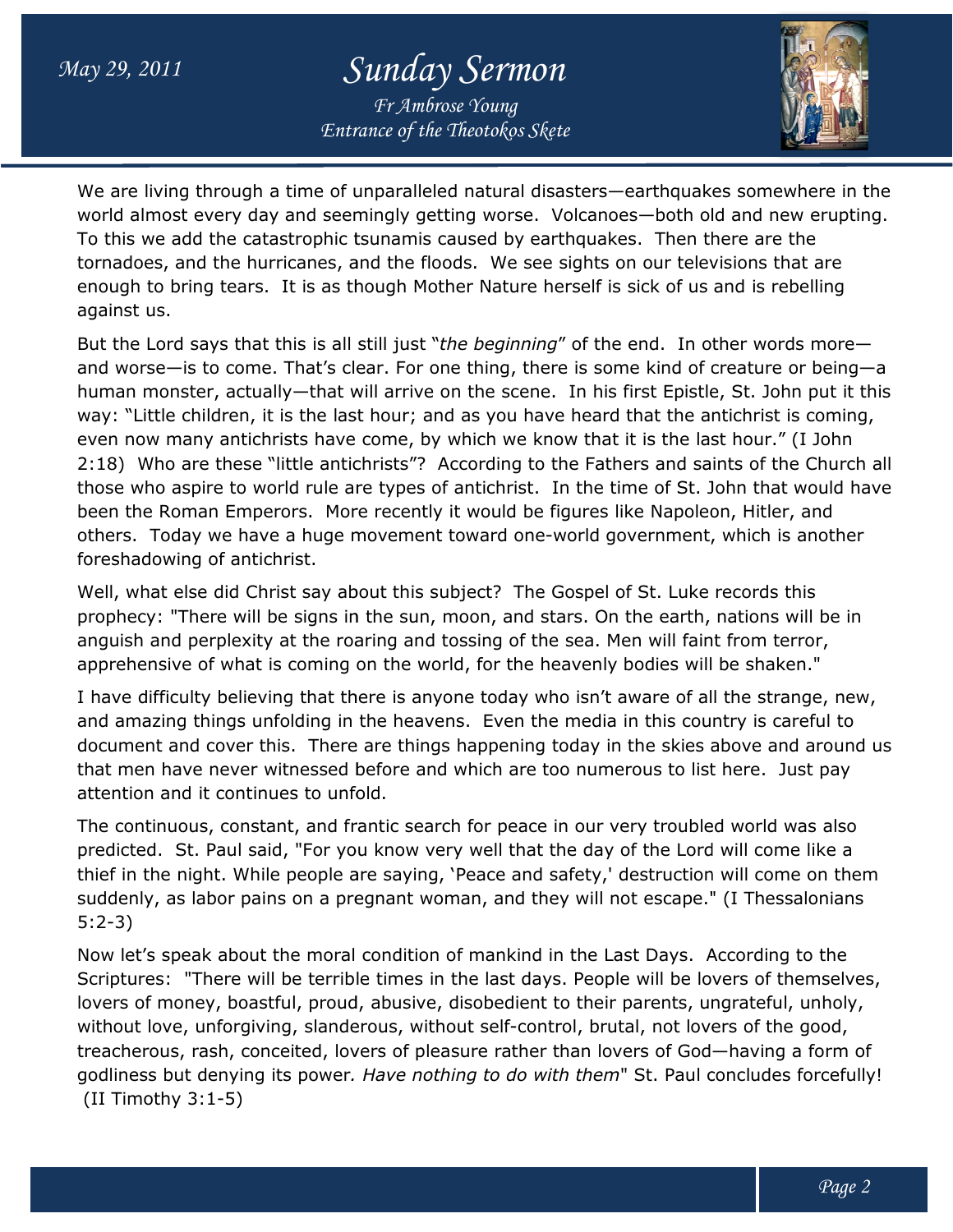# *May 29, 2011 Sunday Sermon*

*Entrance of the Theotokos Skete Fr Ambrose Young*



Almost four hundred years ago, in the year 1651 one of our Holy Fathers, St. Nilus the Almost four hundred years ago, in the year 1651 one of our Holy Fathers, St. Nilus the<br>Myrrhstreamer of Mount Athos made this prediction: "Beginning in the 20<sup>th</sup> century, the people of that time will become unrecognizable. When the time of the advent of the antichrist approaches, people's minds will grow cloudy from carnal passions, and dishonor and lawlessness will grow stronger. Then the world will grow unrecognizable.

"People's appearances will change, and it will be impossible to distinguish men from women due to their shamelessness in dress and style of hair. These people will be cruel and will be like wild. After the year 1900, toward the middle of the 20th temptations of the antichrist (will arise). lawlessness will grow stronger. Then the world will grow unrecognizable.<br>"People's appearances will change, and it will be impossible to distinguish men from women<br>due to their shamelessness in dress and style of hair. The

"There will be no respect for parents and elders, love will disappear, and CHRISTIAN PASTORS, BISHOPS, AND PRIESTS WILL BECOME VILE MEN, COMPLETELY FAIL FAILING TO DISTINGUISH THE RIGHT-HAND WAY FROM THE LEFT.

"At that time the morals and traditions of Christians and of the Church will change. People will abandon modesty, and dissipation will reign. Falsehood and greed will attain great proportions, and woe to those who pile up treasures. Lust, adultery, homosexuality, secret deeds, and murder will rule in society.

"At that future time, due to the power of such great crimes and licentiousness, people will be deprived of the grace of the Holy Spirit, which they received in Holy Baptism, and equally of remorse. THE CHURCHES OF GOD WILL BE DEPRIVED OF GOD-FEARING AND PIOUS PASTORS, and woe to the Christians remaining in the world at that time; they will completely PASTORS, and woe to the Christians remaining in the world at that time; they will complete<br>lose their faith because they will lack the opportunity of seeing the light of knowledge from anyone at all. They will separate themselves out of the world in holy refuges in search of a lightening of their spiritual sufferings, but everywhere they will meet obstacles and constraints.

"And this will result from the fact that the antichrist wants to be lord over everything and become the ruler of the whole universe, and he will produce miracles and fantastic signs. He will also give depraved wisdom to an unhappy man so that he will discover a way by which one man can carry on a conversation from one end of the earth to the other. At that time, men will also fly through the air like birds and descend to the bottom of the sea like fishes. And when they have achieved all this, these unhappy people will spend their lives in comfort without knowing, poor souls, that it is the deceit of antichrist. And the impious one! -- he will so complete science with vanity, that it will go off the right path and lead people to lose faith in the existence of God. anyone at all. They will separate themselves out of the world in holy refuges in search of a<br>lightening of their spiritual sufferings, but everywhere they will meet obstacles and<br>constraints.<br>"And this will result from the knowing, poor souls, that it is the deceit of antichrist. And the impious one! -- he wi<br>lete science with vanity, that it will go off the right path and lead people to lose faith<br>vistence of God.<br>od will see the downfall o PRIVED OF GOD-FEARING AND PIOUS<br>in the world at that time; they will completely<br>tunity of seeing the light of knowledge from<br>it of the world in holy refuges in search of a<br>vwhere they will meet obstacles and<br>hrist wants to

"Then God will see the downfall of the human race and will shorten the days for the sake of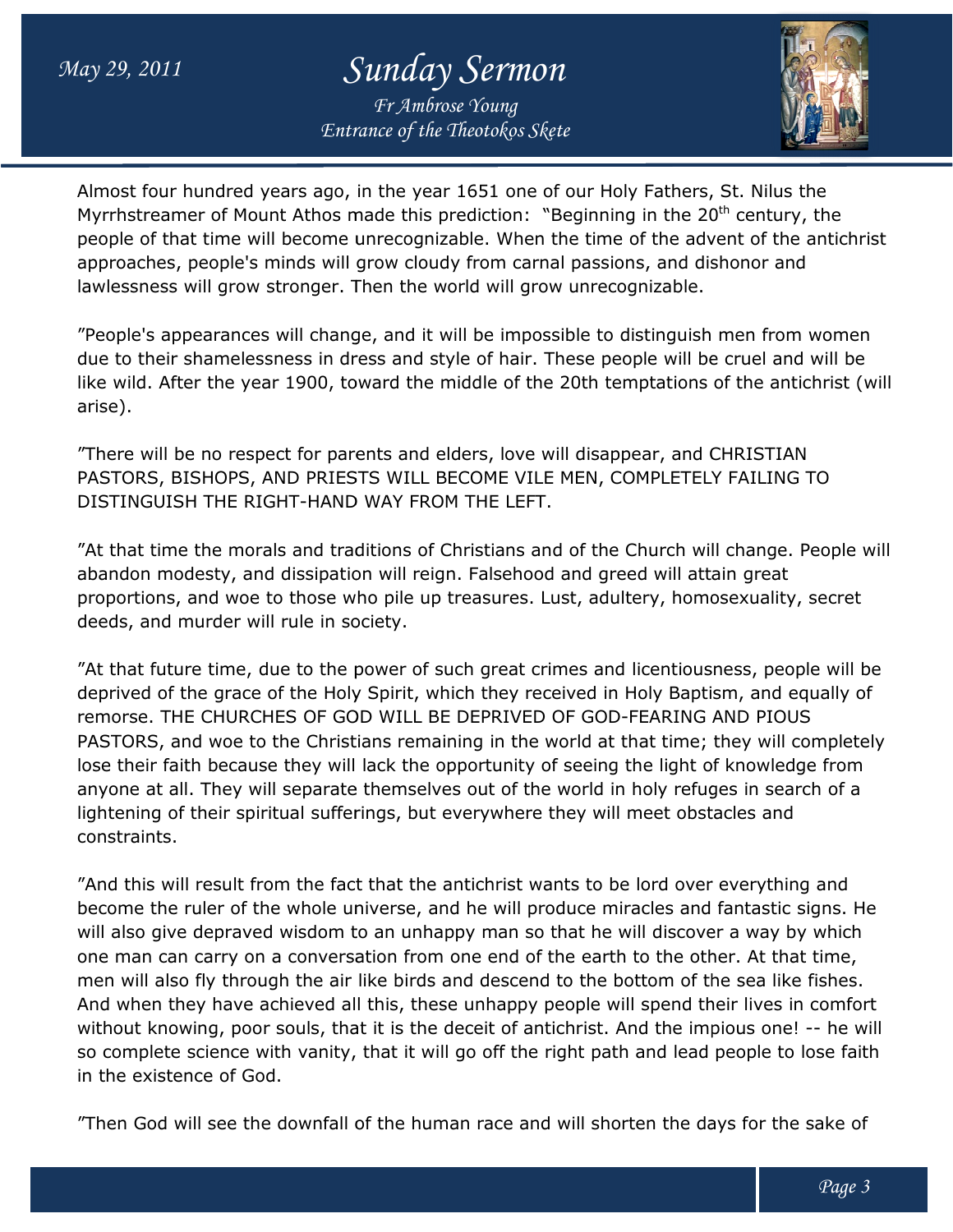#### *May 29, 2011 Sunday Sermon Entrance of the Theotokos Skete Fr Ambrose Young*



those few who are being saved, because the enemy wants to lead even the chosen into those few who are being saved, because the enemy wants to lead even the chosen into<br>temptation, if that is possible ... then the sword of chastisement will suddenly appear to kill the perverter (that is, the Antichrist)."

the perverter (that is, the Antichrist)."<br>But our Lord, our Church, the Fathers and Saints, while cautioning us not to be spiritual blind and to avoid all false prophets, reminding us that we cannot know the time of the end but we can know the "signs" that the end is coming, offer us very sage and sane advice. Here is and to avoid all false prophets, reminding us that we cannot know the time of the end but we<br>can know the "signs" that the end is coming, offer us very sage and sane advice. Here is<br>what one of the greatest Fathers, St. J of Genesis):

"'If God wished to destroy the world, He could do this very easily. There is nothing easier for the Creator Who created all things by a word alone than to turn the world in an instant back into nothingness, out of which the world was formed. But in His exceeding concern for our salvation, God has told us beforehand of the punishment, which He is prepared to send upon us---in order that He might not send it. He tells us precisely in order that we should upon us---in order that He might not send it. He tells us precisely in order that we should<br>know about it, that we might be filled with fear before the face of His wrath, that we should turn away from sin and that there should remain no doubt as to His sentence. "If God wished to destroy the world, He could do this very easily. There is nothing easie<br>the Creator Who created all things by a word alone than to turn the world in an instant<br>k into nothingness, out of which the world w

"'Thus, for example, did He act towards the great city of Ninevah, whose iniquities surpassed all measure. He sent the prophet Jonah to tell the people, 'Another forty days and Ninevah will be destroyed!' The Ninevites, however, on hearing this, did not lose hope. Trusting in God, they appointed a strict fast both for the people and for the animals, at d repented in sackcloth and ashes. And God, seeing their repentance, had mercy on them, and the punishment which they were to have suffered was averted. turn away from sin and that there should remain no doubt as to His sentence.<br>"Thus, for example, did He act towards the great city of Ninevah, whose iniquities surpassed<br>all measure. He sent the prophet Jonah to tell the p in order that He might not send it. He tells us precisely in order that we should<br>t it, that we might be filled with fear before the face of His wrath, that we should<br>from sin and that there should remain no doubt as to Hi

'"Similarly, before the Flood the earth became filled with the iniquitous deeds of the people, and God decided to destroy them. He did not, however, do this at once, but informed the people 120 years in advance. Then He commanded Noah to build the ark, and for 100 years Noah labored on it, so that the people, seeing this, would come to their senses and return to the true path. It was only after God saw that in spite of all the warnings they were given given the people still did not turn aside from evil, that He destroyed them by means of the Flood.'

In other words, if we and all Christians repent and return to God, He will forestall the punishment and dread things that may come. It is not yet hopeless. th. It was only after God saw that in spite of all the warnings they<br>did not turn aside from evil, that He destroyed them by means of t<br>rds, if we and all Christians repent and return to God, He will fores<br>: and dread thin

A modern Father of the Church, the Serbian, St. Nikolai Velimirovich, wrote the following:

"Some misguided men think more about the end of the world than the end of their lives even though it is obvious that for him to whom the end of his life comes the end of the world has come. A brother standing before St. Seraphim of Sarov continually kept in his mind how he was going to ask the saint about the end of the world. St. Seraphim discerned his thought and said to him: 'My joy! You think highly of the wretched Seraphim. How could I know when the end of the world will be and that great day when the Lord will judge the living and the dead Father of the Church, the Serbian, St. Nikolai Velimirovich, wrote the following:<br>sguided men think more about the end of the world than the end of their lives ever<br>is obvious that for him to whom the end of his life comes e. A brother standing before St. Seraphim of Sarov continually kept in his mind how he<br>going to ask the saint about the end of the world. St. Seraphim discerned his thought an<br>to him: `My joy! You think highly of the wretc d of his life comes the end<br>Sarov continually kept in h<br>vorld. St. Seraphim discern<br>ched Seraphim. How could